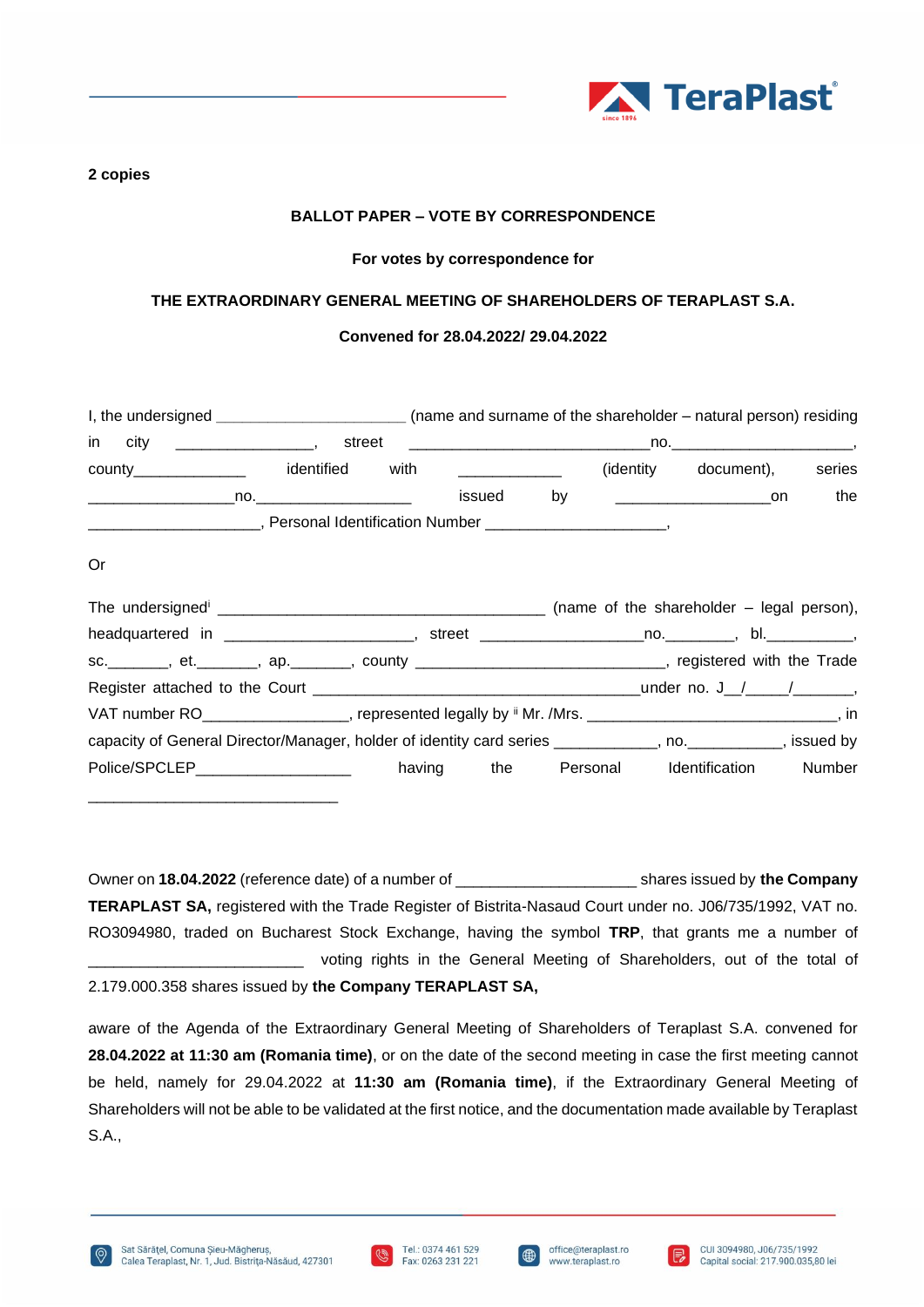

by the present **ballot paper**, I express my vote by correspondence regarding the items of the Agenda of the **Extraordinary General Meeting of Shareholders**, as follows:

**1.** For **item 1** of the agenda, namely: **"Approving the maximum limit of indebtedness the company can contract during the period from 28.04.2022 to 28.04.2023 and approving the guarantee for the credit and/or lease agreements to be accessed within the set limit, by real estate collaterals/securities, assignment of present and future debt rights, assignments related to current and future availabilities, resulting from current accounts, and assignments of rights resulting from insurance policies. The Board's proposal is that such limit of indebtedness to be of maximum 300.000.000 lei.":**

| For | <b>Against</b> | Abstaining |
|-----|----------------|------------|
|     |                |            |

**2.** For **item 2** of the agenda, namely: **"Approving an addition to the maximum limit of indebtedness, provided at item 1 above, that the company can contract from 28.04.2022 to 28.04.2023 an amount of 150.000.000 lei, which will be used (if that should be the case) only to secure the loans of subsidiaries and approving the securing of credit and/or lease agreements to be accessed by subsidiaries, within the set limit, by real estate collaterals/securities, assignment of present and future debt rights, assignments related to current and future availabilities, resulting from current accounts, and assignments of rights resulting from insurance policies.":**

| For | <b>Against</b> | Abstaining |
|-----|----------------|------------|
|     |                |            |

**3.** For **item 3** of the agenda, namely: **"Entrusting the Board of Directors to carry out, up to the maximum limit of indebtedness approved, in the name of and for the Company, all actions and approaches required or useful for the purposes of fulfilling what has been approved according to items 1 and 2 above. In this respect, the Board of Directors shall issue decisions on:**

- **access to bank loans, entering into loan/lease agreements, extending the accessed bank loan/lease agreements, establishing the structure of guarantees related to the loan/lease agreements accessed or extended, restructuring/refinancing the granted loans, changing the structure of the guarantees for outstanding credits, authorising the persons who will sign on behalf of and for TERAPLAST S.A. the loan/lease agreements or guarantee agreements/addenda to loan or lease agreements, as well as any other documents or instruments that are ancillary to, related to or referred** 



曲

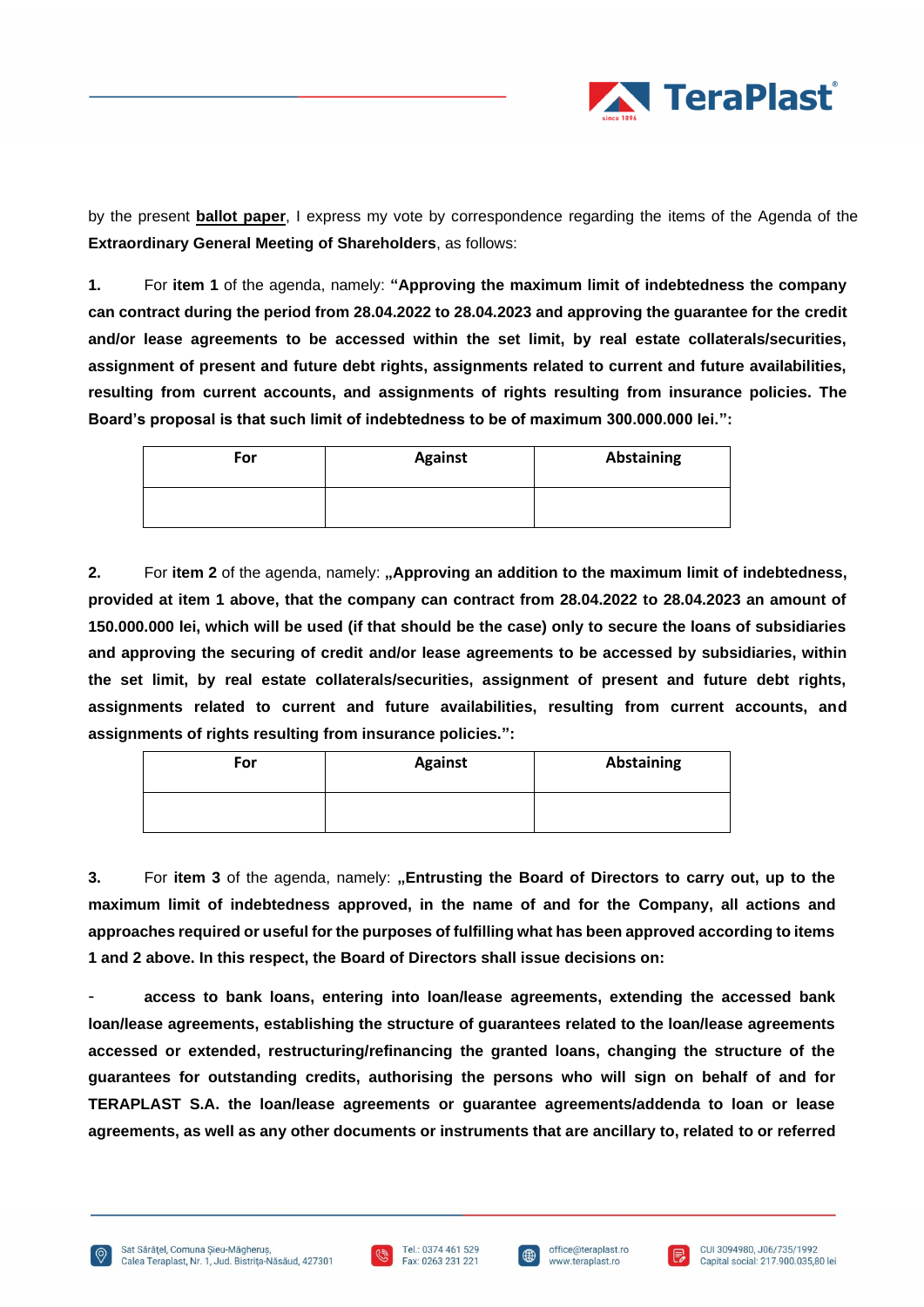

**to in the loan/lease agreements, guarantee agreements or any other documents, and sign any other forms, requests that may be required or useful relative to such bank transactions.**

- **guaranteeing the access by the company subsidiaries bank loans and/or loan/lease agreements, establishing/changing the structure of corresponding guarantees, authorising the persons who will sign on behalf of and for TERAPLAST S.A. the loan/lease agreements/addenda, as well as any other documents or instruments that are ancillary to, related to or referred to in the guarantee agreements, and sign any other forms, requests that may be required or useful relative to such transactions.":**

| For | <b>Against</b> | Abstaining |
|-----|----------------|------------|
|     |                |            |

**4.** For **item 4** of the agenda, namely: **" Approving the repurchase by Teraplast S.A. of its own shares, in accordance with the applicable legal provisions, as follows: A maximum number of 2.760.000 shares with a par value of 0,1 lei/share at a minimum price equal to the BVB market price at the time of purchase and a maximum price of 2 lei/share, for a period of maximum 18 months from the date of publication of the EGM Resolution in the Official Gazette of Romania, Part IV, within a stock option plan programme, for the implementation of a compensation system for the employees and senior employees of the Teraplast Group companies, the directors and the executive directors of the Company, which should ensure the compliance with the principle of long-term performance reward and provide an employee loyalty programme ("SOP").**

**The nominal value of the own shares thus repurchased may not exceed together with any other own shares held by Teraplast S.A. the 10% threshold of the subscribed share capital of Teraplast S.A.**

**The payment of the repurchased shares shall be made from the profit distributable or the Company's available reserves, recorded in the last annual financial statement approved, except for legal reserves, according to the provisions of Article 103 (1) of Law no. 31/1990, updated.":**

| For | <b>Against</b> | Abstaining |
|-----|----------------|------------|
|     |                |            |

**5.** For **item 5** of the agenda, namely: **"Entrusting the Company's Board of Directors with the enforcement and fulfilment of the share repurchase resolution according to item 4 of the EGM agenda, as well as for the implementation of the SOP program.":**





曲

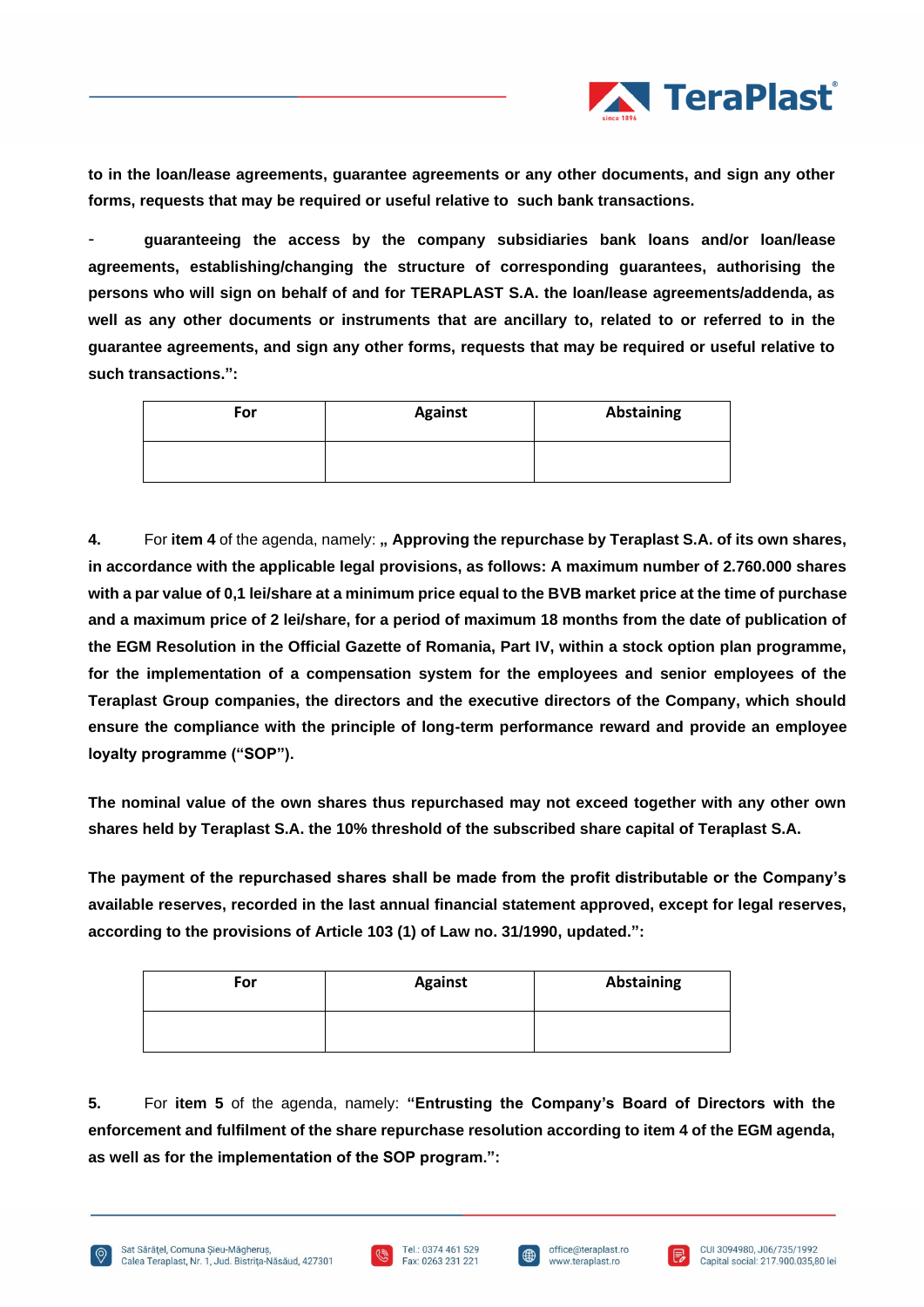

| For | <b>Against</b> | <b>Abstaining</b> |
|-----|----------------|-------------------|
|     |                |                   |

**6.** For **item 6** of the agenda, namely: **"Appointing the Chairman of the Extraordinary General Meeting of Shareholders to sign the EGM Resolution on behalf and in the name of all the attending shareholders.":**

| For | <b>Against</b> | <b>Abstaining</b> |
|-----|----------------|-------------------|
|     |                |                   |

**7.** For **item 7** of the agenda, namely: **"Appointing the Company's legal counsel, Mrs. Kinga Vaida, to carry out all formalities concerning the EGM recording with the Trade Register Office attached to Bistrita-Nasaud Court and its publication in the Official Gazette of Romania, Part IV.":**

| For | <b>Against</b> | Abstaining |
|-----|----------------|------------|
|     |                |            |

# **Please find hereby attached a copy of the valid ID card<sup>ii</sup>/a copy of the registration certificate <sup>iv</sup>.**

**Note:** Will be marked with "X" the box corresponding to the vote. The other boxes will not be filled in with **any mark.** 

This ballot paper was drawn up in accordance with the provisions of Law no. 24/2017 on the issuers of financial instruments and market operations (Republished), as well as A.S.F. Regulation No.5/2018.

This ballot paper will be filled in at all entries, signed and dated by the shareholder.

**The ballot paper is executed up in 2 original copies**, out of which: one will remain at the shareholder and the other will be submitted to **TERAPLAST S.A.** headquarter not later than **26.04.2022, 09:30 am Romania time.** 

office@teraplast.ro

www.teraplast.ro

 $\oplus$ 

CUI 3094980, J06/735/1992

Capital social: 217.900.035.80 lei

IR.

| (signature) |
|-------------|
|             |



Date:

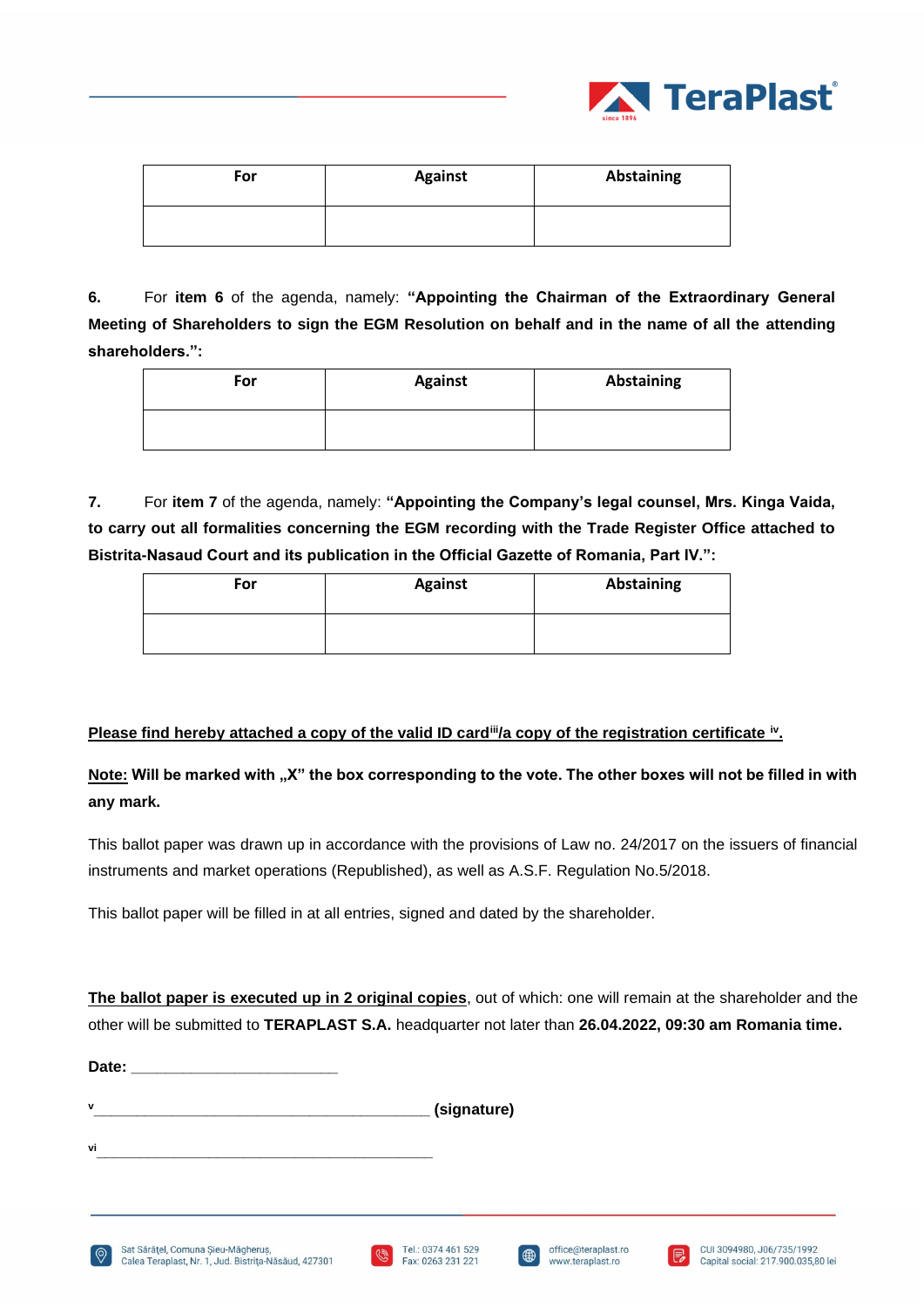

(First name and surname of the natural person shareholder or the legal representative of the legal entity, in capital letters)

Personal data entered in this special power of attorney (name and surname, domicile, series, number and date of issuance of identity card, personal numerical code, signature, number of shares held) shall be processed in compliance with the legal provisions regarding the protection of individuals with regard to the processing of personal data and the free circulation of such data, during the period stipulated by law, pursuant to Law no. 24/2017 on Issuers of Financial Instruments and Market Operations (Republished) and of ASF Regulation no. 5/2018 on Issuers of Financial Instruments and Market Operations, as amended and Law no. 31/1990 on societies. You benefit from the right of access, intervention, rectification and porting of the data you provide us, limit our processing and even request the deletion of the data. Please note that interfering with the data you have provided to us may prevent the use of the ballot paper in the Extraordinary General Shareholders' Meeting of the Company Teraplast S.A. from the date of 28.04.2022 / 29.04.2022. In this case, the issuing company is exonerated from liability. Please let us know your requests in any way that is assuring the identity of the applicant and his or her entitlement. We will answer you without delay. If you are dissatisfied, you can contact ANSPDCP. This section provides information on the legal provisions relating to the processing of personal data of natural persons listed in the ballot paper. I, the undersigned, agree that personal data will be processed for the purpose of voting by correspondence at the Extraordinary General Meeting of Shareholders of the Company Teraplast S.A. from the date of 28.04.2022 / 29.04.2022. Name and surname: …….…………………..……….. Date: .....................

Signature: ..........................